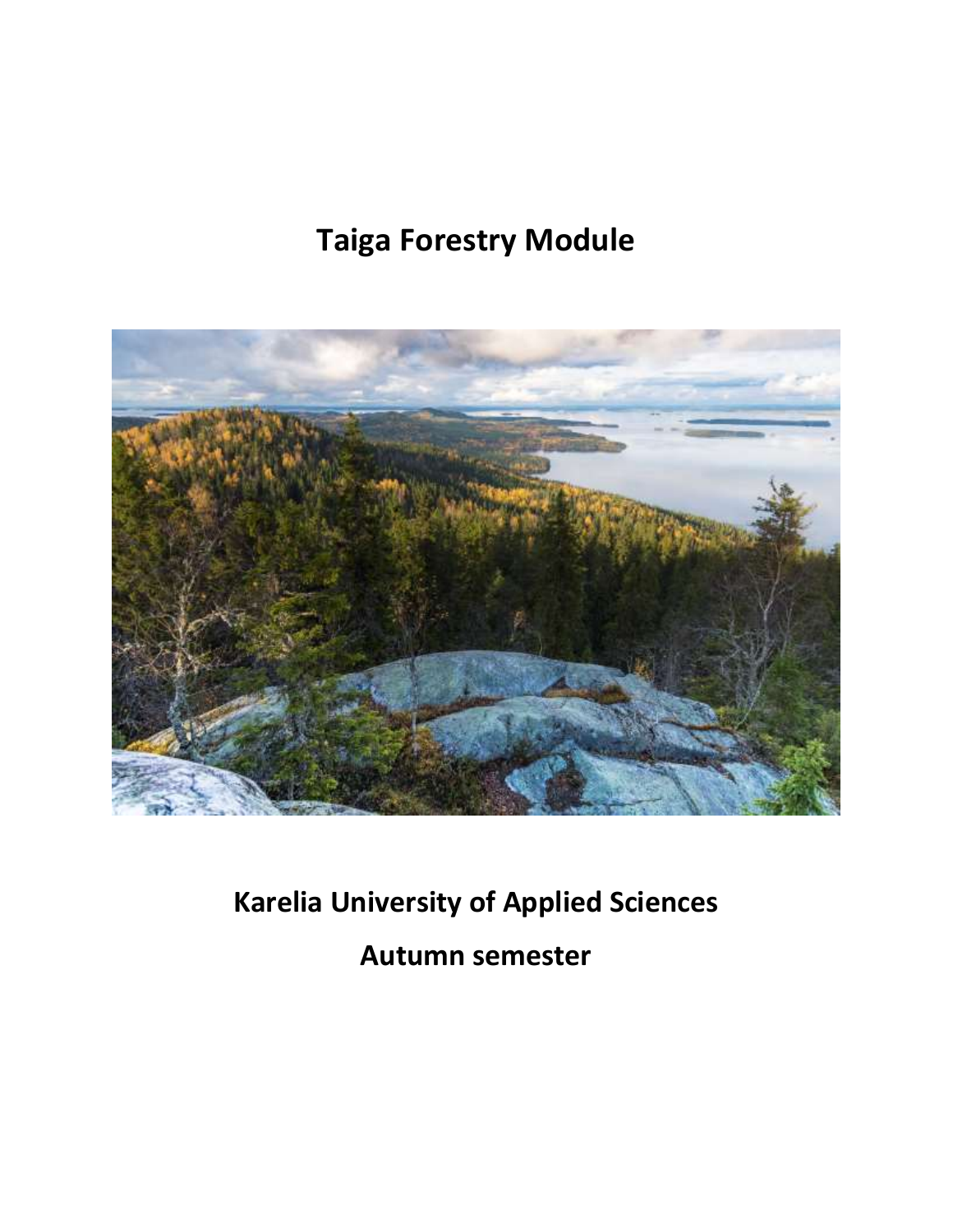Taiga forestry module is offered to Karelia University of Applied Science's exchange students. The courses are integrated with the Finnish degree students' courses. During the Taiga Forestry Module you will learn about Finnish forestry, how it is practised and the meaning of forests to Finnish people, the economy and the nature. You can choose which courses you want to take and on average the exchange students take 23 ECTS. Finnish forestry has some specific features that differ from forestry practices, for example, in central Europe so each exchange student is expected to take the Introduction to Finnish Forestry online course at the beginning of the semester.

The semester is run in the autumn semester each year, starting in the end of August and finishing by Christmas.

# **About Karelia UAS**

Karelia University of Applied Sciences is situated in a region that provides attractive facilities for living, working and entrepreneurship. The region of North Karelia is renowned for a traditional and active cultural life, as well as unspoiled nature. Karelia University of Applied Sciences Approximately 4 000 students take Bachelor and Master level courses at Karelia UAS yearly in its seven fields of education.

Education in universities of applied sciences offers a practical approach to higher education and emphasises close contacts with the business, industry and service sectors. The degrees are designed to have a strong professional emphasis.

# **About Joensuu**

[Joensuu](http://www.joensuu.fi/en/web/english) is a student capital of eastern Finland and all you need is only walk away. Joensuu is also the lively capital of the North Karelia region. Here we have the relaxed and social Karelian lifestyle, the joy of life being its distinctive nature. Approximately 25 % of Joensuu inhabitants are students. Karelia has its own

[Student Union POKA](http://www.pokapoka.fi/english/) and in town you find also [Erasmus Student Network Joensuu,](http://esnjoensuu.fi/) which offers lots of activities.

The student housing company [Joensuun Elli](https://www.joensuunelli.fi/en/) provides students with flats ranging from adorable shared flats to single-room studios. You can easily reach both the city centre and your campus by bike.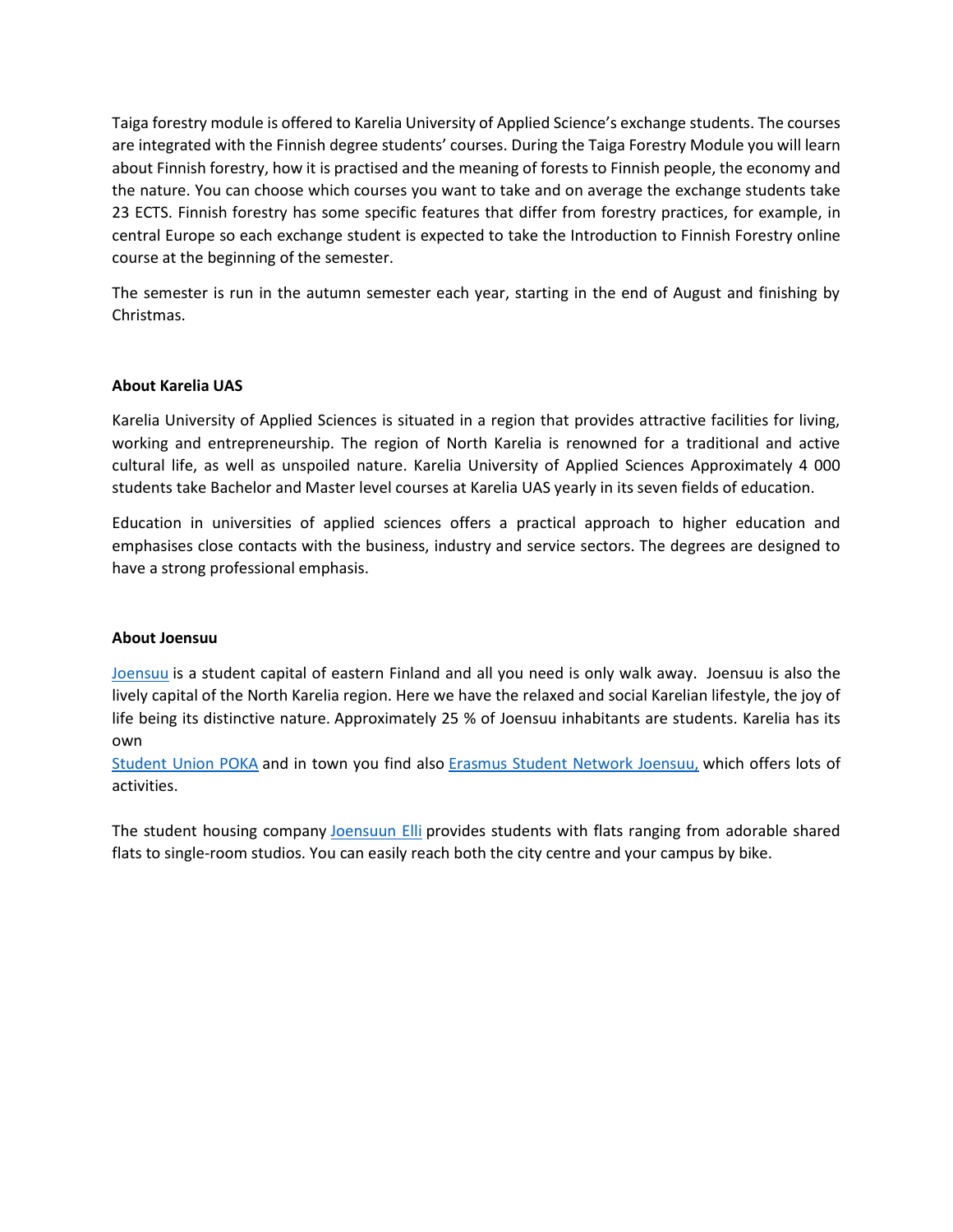## **COURSE DESCRIPTIONS**

#### **Introduction to Finnish Forestry, BIP7028, 3 ECTS** prerequisite for Core Forestry courses

#### **Lecturer:** Jyry Eronen

The course will introduce you to basics of Finnish forestry. You will get acquainted with Finnish forest resources as well as silvicultural methods practised in Finland. You will understand the different actors in Finland as well as how wood procurement (buying, selling, harvesting) is done. You will have knowledge of Finnish forest technology manufacturers and timber harvesting processes.

**Core content:** Finnish forest resources, silvicultural practices, forestry actors, forest technology manufacturers, timber harvesting

**Implementation information:** Online course, to be done at the beginning of exchange

## **CORE FORESTRY COURSES**

## **Biodiversity in Forest Environment, BIM6017, 5 ECTS**

**Lecturer:** Markus Huhtinen



You will know the structures upkeeping the diversity of forests and their impact on economical forest species and their habitat requirements. You'll understand the significance of diversity on the ecological sustainability. You can recognize key biotopes of the forest and you can anticipate the impact of forestry on water ecosystems.

**Core content:** Structure of forests, Biodiversity, endangered species, Decay tree, Water ecosystems in forest

**Implementation information:** Suitable outdoor clothing required as there are field trips into the forests.

#### **Forest Industry, BIM6042, 3 ECTS**

#### **Lecturer:** Esa Etelätalo

You will understand the meaning of forest industry to the Finnish national economy and can explain the use of raw timber in the Finland. You can explain the most important material flows and you know the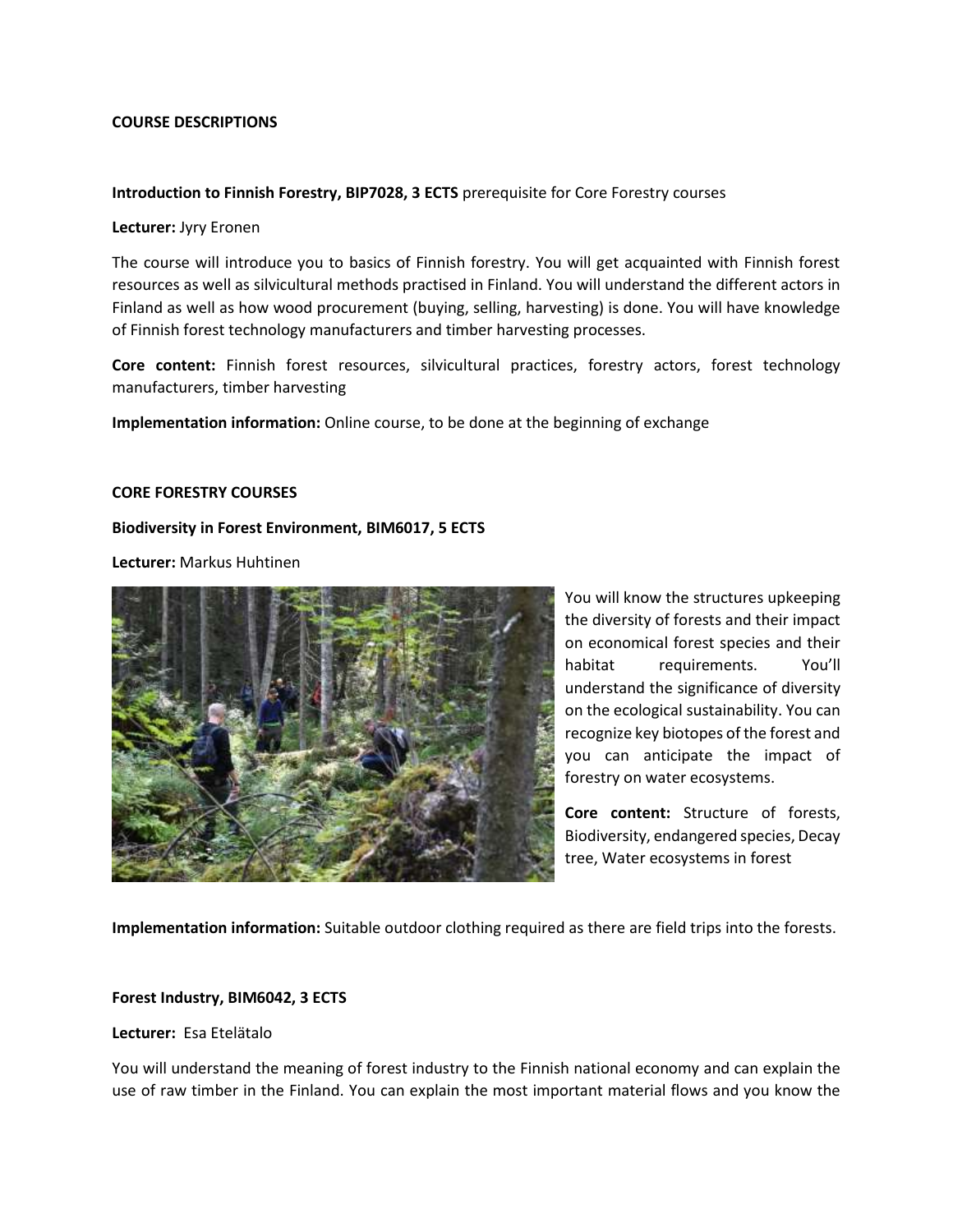wood quality demands of industry. You are familiar with the most important forest industry products and their use ad you know the effects of global forest industry to the Finnish forest industry.

**Core content:** forest resources, use fo wood, wood material flows, products and processes of mechanical and chemical forest industry, global forest industry

#### **Harvesting Planning, BIM6060, 5 ECTS**

#### **Lecturer:** Pekka Huotari and Jyry Eronen

Students are able to make a plan for stand marked for cutting, taking into account the economic, technical, safety and environmental considerations. In addition, students know the importance of post-harvest quality and are able to make an inventory of quality issues. Students are able to measure timber with different measurement methods and know timber trade, the principles of round wood pricing and terms of trade. They are also able to work as a wood buyer / seller agent. Students know about the long-distance transportation of raw wood.

**Core content:** key concepts, planning of sites, post-harvest quality, post-harvest inventory, safety, timber measurement, roundwood trade, long-distance transportation

#### **Forestry Planning, BIM6031, 4 ECTS**

#### **Lecturer:** Ari Talkkari

You recognise the aims of a forest owner and can take them into account in your planning work. You can aqquire and utilise forest resources data. You can use a forest information system and field computer in your work. You know the forest planning process and you can conduct a forest plan using provided methods and tools.

**Core content:** acquisition and processing forest resource data, inventory and management planning in the forest, transfer of data, aggregation of forest management plan

**Implementation information:** Requires outdoor clothes as the course includes field work

#### **Open Source GIS, BIP7004, 5 ECTS**

#### **Lecturer:** Markus Huhtinen

You will understand relevant concepts of geospatial data and coordinate systems. You will know the common sources of geospatial data and how to acces the data. You will be acquainted with the most common open source GIS software. You can managem multi.source geographic data and can prepare presentations based on your mapping.

**Core content:** Concepts of GIS, free and open data, GIS software

**Implementation information:** Online course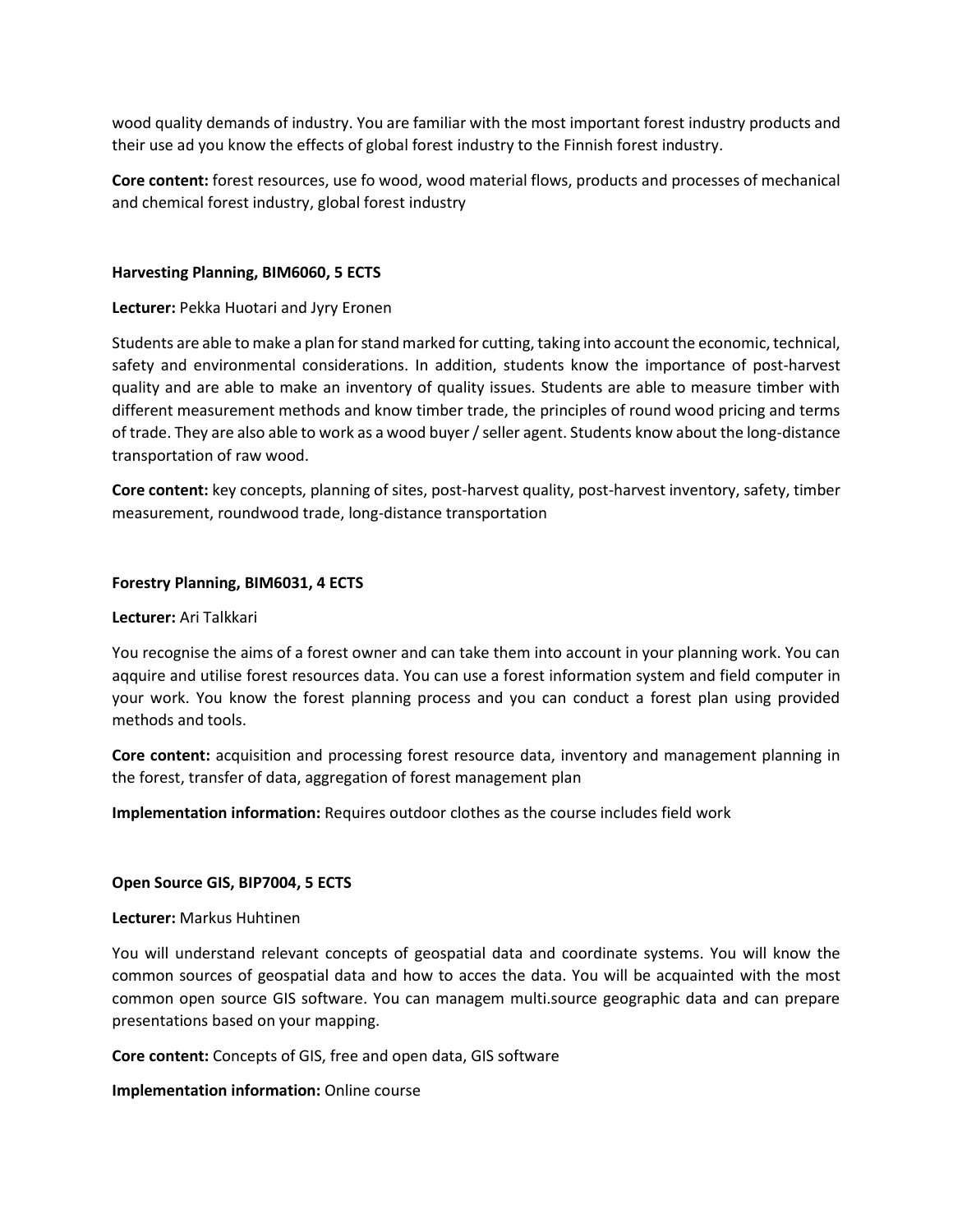## **Organising a forestry event, BIM6050, 3 ECTS**

#### **Teacher:** Esa Etelätalo and Kaija Saramäki

You will organise a forest related event together with the stakeholders. You will work closely with the event organiser in a multicultural and cross-disciplinary team. You will learn scheduling, event management and execution. Your customer service skills will improve. You will have an understanding of the whole process of event management.

**Core content:** scheduling, activity planning, transportation planning, customer service, stakeholder engagement

## **Introduction to Forestry English, BIM6008, 2 ECTS**

## Teacher: Marita Suomalainen

You will know the basic concepts of professional forestry and are able to use them in work related written and oral communication. You can develop your knowledge of forestry by means of English literature. You can give a presentation in English.

**Core content:** basic concepts of forestry: tree species, their properties and uses, forestry in Finland, studying and learning skills, small talk practice, email and other written communication

# **Forestry English for working life, BIM6010, 3 ECTS**

#### **Teacher:** Marita Suomalainen

You are able to communicate orally and in writing in working life situations, for example in negotiations and meetings. You manage documents related to job applications. You will deepen your knowledge of professional forestry English and is able to explain forest management practices in Finland and environmentally friendly forest management principles both orally and in writing. You are able to use forest related literature to increase your professional knowledge.

**Core content:** working environment of forestry, meeting practices, cv and job application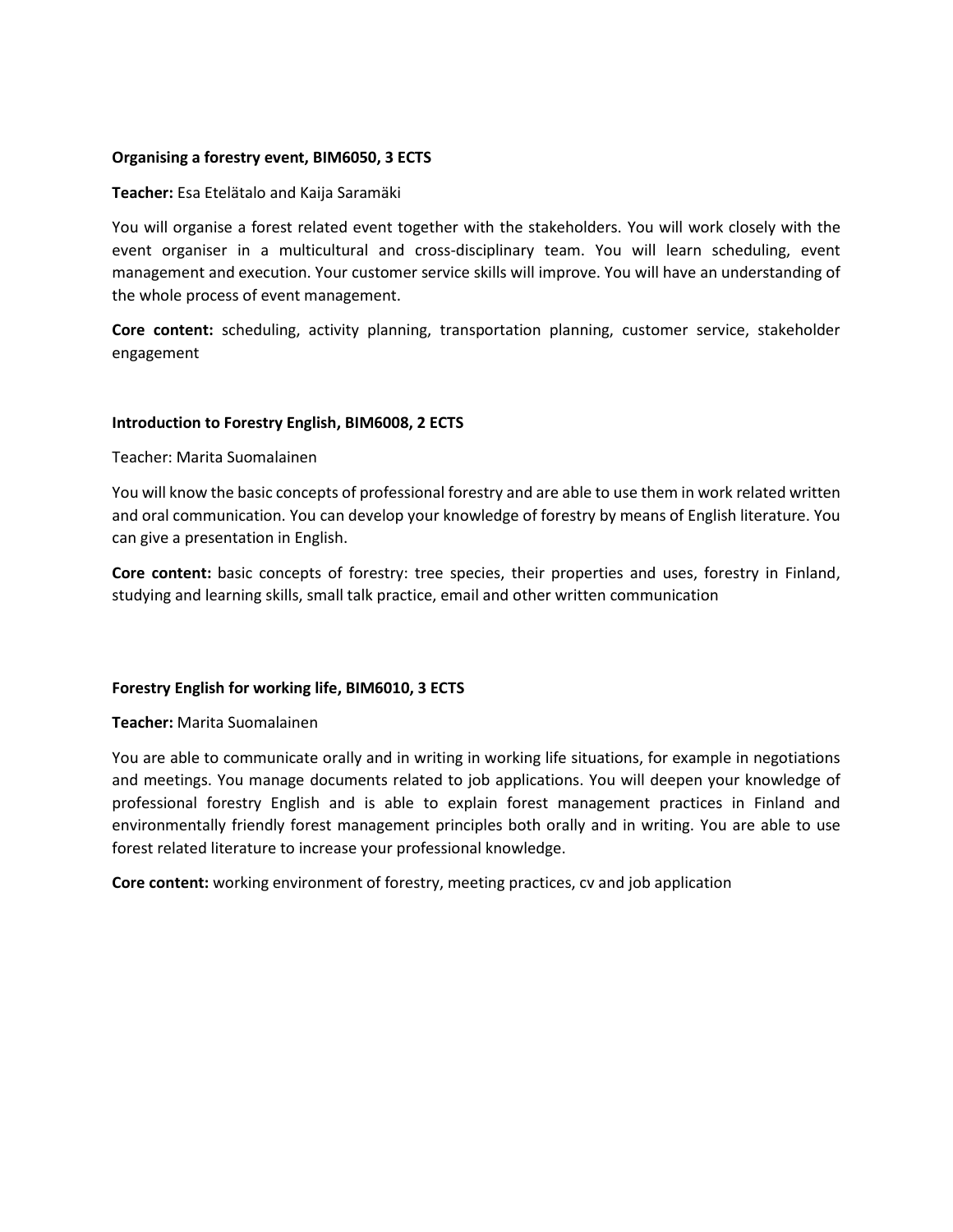## **STUDYING AT KARELIA**

## **Different ways of learning**

Karelia applies different ways of learning to support the learning process. We like to engage the students in the learning process rather than have you learn from lectures without your own critical thinking and learning by heart. To do this, we use a variety of teaching methods and pedagogical approaches. During the Sustainable bioeconomy and business semester, you will get familiar with (to name a few):

*blended learning*; a combination of e-learning via different e-learning platforms and classroom activities . This requires you to be active, have good time management and responsibility. The online activities can include, for example, group discussions, collaborative report writing and feedback.

*project based learning*; a project given by a working life partner will be assigned to you or your group. You will work together with the working life partner, decide on the way to work, schedule and the output together.

*flipped learning*; you will be given material on the topic before the classes begin and the time used in the classroom is used for discussion, in-depth analysis of the material and solving the problems. You will learn how to control time and practise self-discipline in addition to improving your discussion skills.

## **Learning platforms**

The Moodlerooms learning environment is used at Karelia UAS as means of e-learning. Moodlerooms can be used to deliver study materials, submit assignments to the teacher, take exams and discuss learning with your peers. Moodle also serves as a support for student counselling and recorded lectures can also be stored in Moodlerooms. It is important to log into Moodlerooms regularly as it is the main source of information for the students.

#### **Credits**

All Finnish higher education institutes apply the European Credit Transfer System, ECTS. One ECTS is equivalent to app. 27 hours of student work. Student work includes contact lectures, lab work, tutorials, guided distance study, discussions, group work and self-study. One semester comprises 30 ECTS and one academic year 60 ECTS.

#### **Assessment/Grading**

The courses are assessed based on your performance and measured against the learning goals. Each lecturer defines the means for assessment for each course. The universities of applied sciences are practically oriented and therefore we value applying the information you have learned instead of learning by heart and memorising the information. We have very few exams and rely on other means of assessment. The assessment criteria will be presented during the first lectures and can include, for example: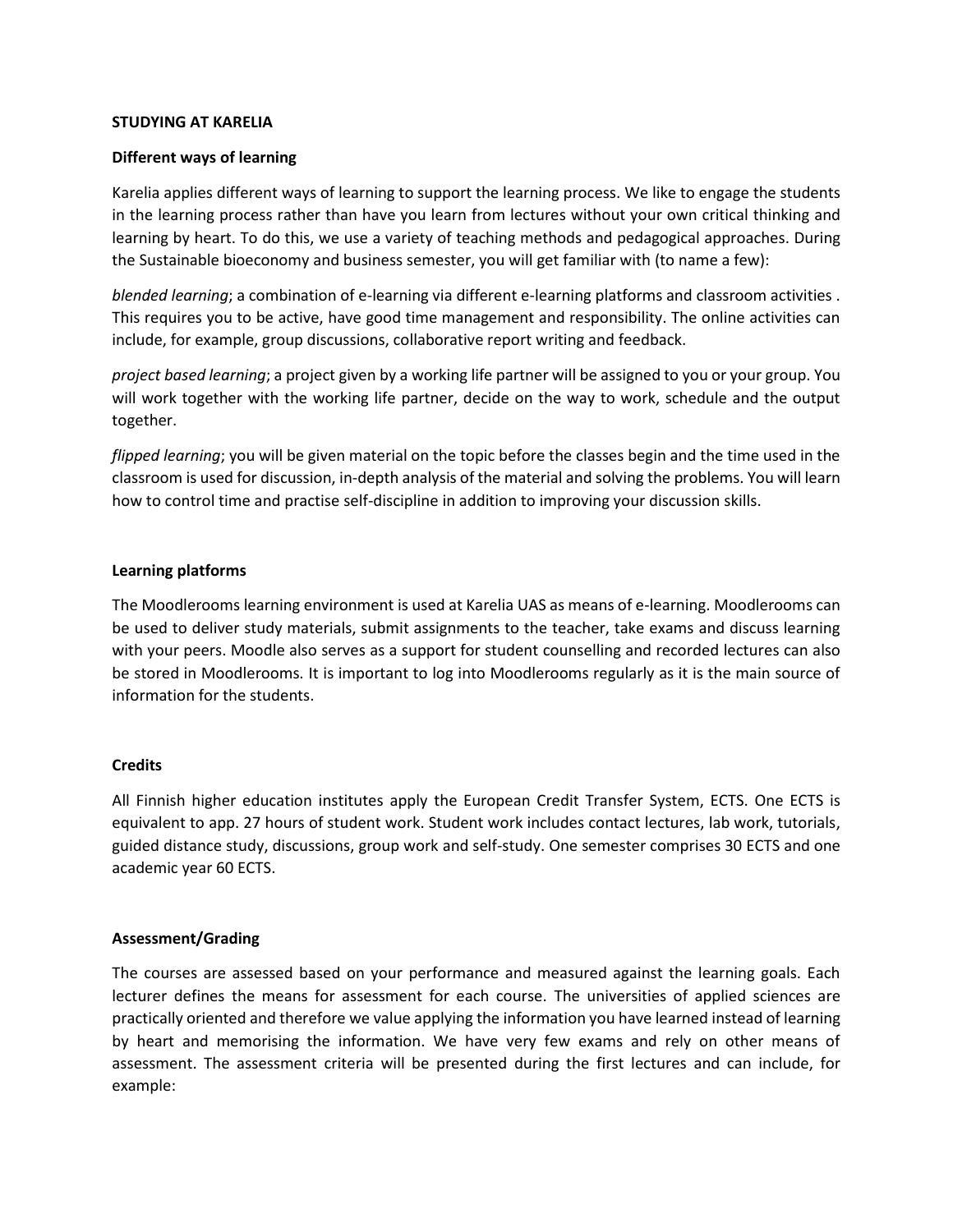- participation in class
- exams
- assignments and reports
- learning diaries
- presentation
- group work
- peer evaluation

Karelia uses a grading scale of 1-5 or pass/fail. The courses are assessed within three weeks from the end of the course and marked in Student Winha.

## **Deadlines**

The lecturer can set certain deadlines for the assignments. The deadlines are set for two reasons: fair and equal treatment of all students and to allow the lecturer enough time to review the assignments. If no specific deadlines are set, the last day of the course is the deadline. If you return the assignments late, the lecturer has the right to reduce the grade.

## **Attendance and participation**

The strength of a multicultural group is learning to work in diverse settings, with different cultural backgrounds and ways of working in groups. You might find it challenging but trust us, you will always learn something! The working methods applied at Karelia will prepare you for your future working life and improve your understanding of cultural issues and working in groups.

Karelia UAS does not generally have mandatory participation in class. You are expected to take responsibility of your studies, including your decision on whether to attend class or not. Although there may not be compulsory participation, the lecturer can set some parts of the course as compulsory. On average, visits, excursions, visiting lecturer lectures, lab work and field work are mandatory.

Many courses have group work in addition to individual assignments. If group work is assigned, all group members should participate equally. Only those group members who participate in the group work in a fair and equal manner, will be graded.

If you are ill or have other extreme circumstances, you should inform the lecturer by email or sms of your absence. The lecturer can give you a substitutive assignment.

# **Plagiarism**

Plagiarism (copying other people's work and presenting as you own without giving due credit), cheating and deceit are strictly forbidden and will end up in failing the complete course. Use appropriate referencing in assignments and ask the lecturer if in doubt. Information on referencing other people's work is available in the Karelia's Student intranet Pakki.